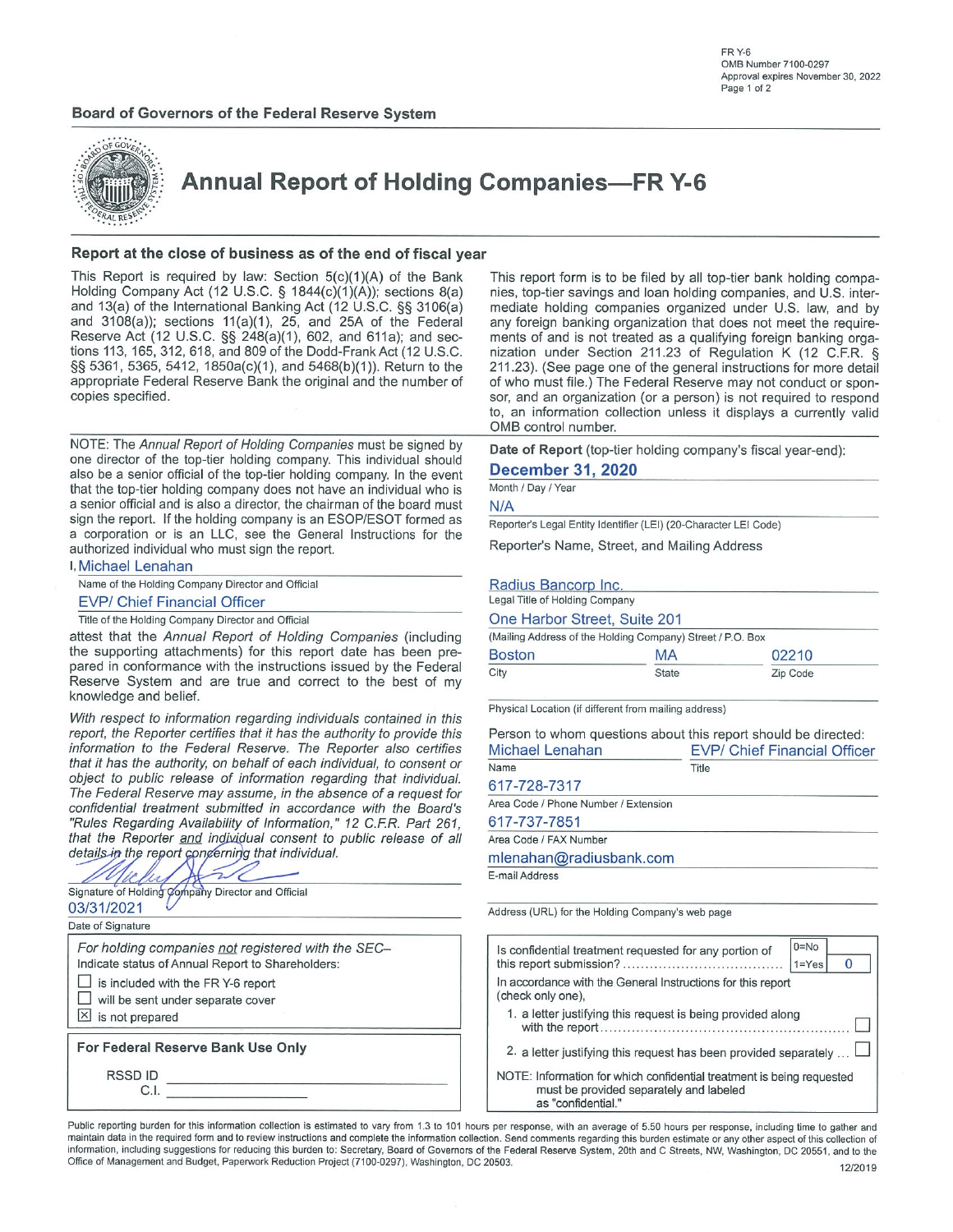# **Form FR Y‐6 Radius Bancorp Inc. Boston, MA Fiscal Year Ended December 31, 2020**

## **Report Item:**

- 1. Radius Bancorp Inc. does not prepare an annual report to its shareholders
- 2. Organization chart follows:



**LEI not applicable unless otherwise noted**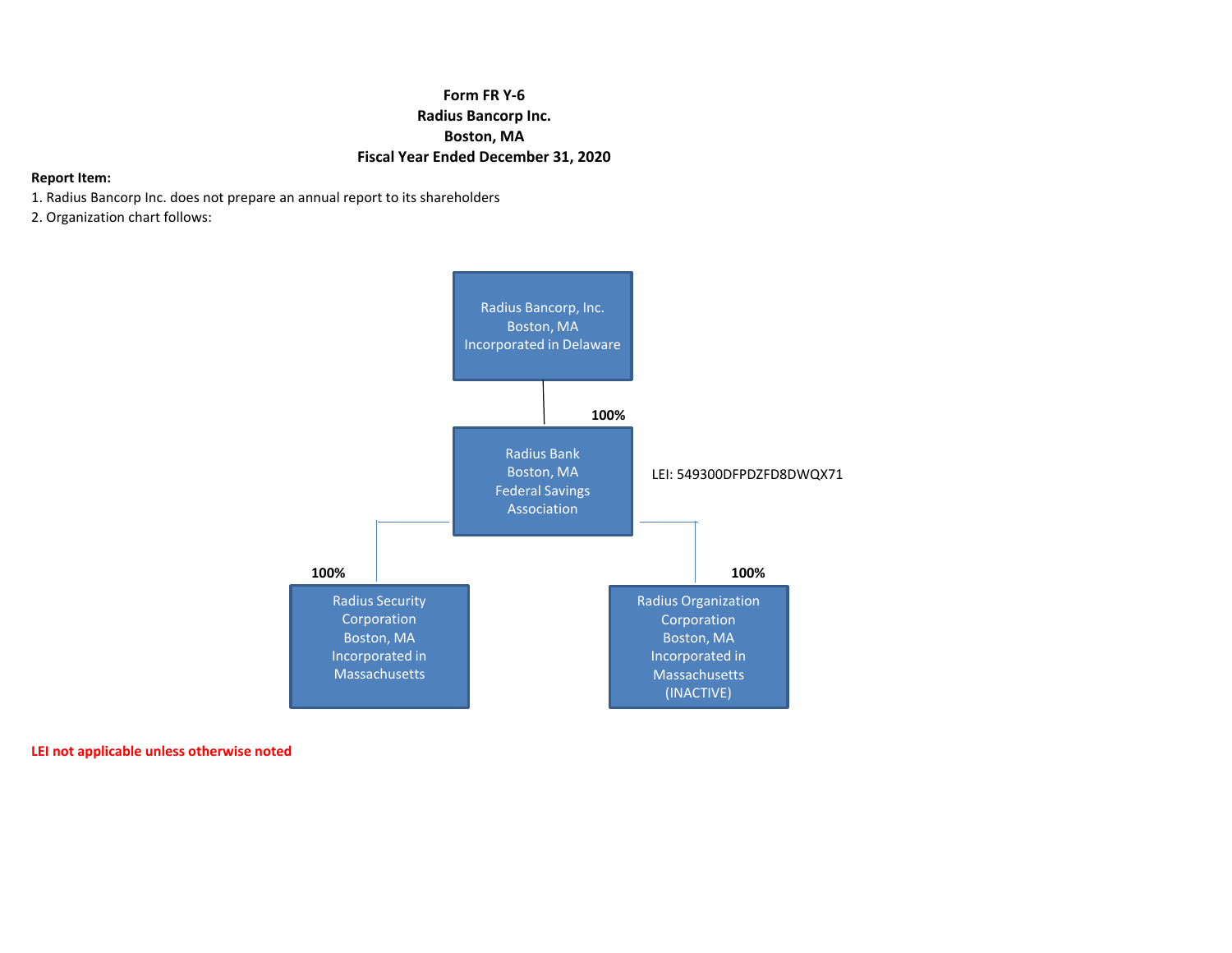**Results:** A list of branches for your depository institution: RADIUS BANK (ID\_RSSD: 264772). This depository institution is held by RADIUS BANCORP, INC. (4121912) of BOSTON, MA. The data are as of 1/31/2021. Data reflects information that was received and processed through 01/15/2021

#### **Reconciliation and Verification Steps**

1. In the **Data Action** column of each branch row, enter one or more of the actions specified below 2. If required, enter the date in the**Effective Date** column

### **Actions**

**OK:** If the branch information is correct, enter'OK' in the **Data Action** column.

Change: If the branch information is incorrect or incomplete, revise the data, enter'Change' in the Data Action column and the date when this information first became valid in the Effective Date column. **Close:** If a branch listed was sold or closed, enter'Close' in the **Data Action** column and the sale or closure date in the **Effective Date** column.

**Delete:** If a branch listed was never owned by this depository institution, enter'Delete' in the **Data Action** column.

**Add:** If a reportable branch is missing, insert <sup>a</sup> row, add the branch data, and enter'Add' in the **Data Action** column and the opening or acquisition date in the **Effective Date** column.

If printing this list, you may need to adjust your page setup in MS Excel. Try using landscape orientation, page scaling, and/or legal sized paper.

### **Submission Procedure**

When you are finished, send <sup>a</sup> saved copy to your FRB contact. See the detailed instructions on this site for more information If you are <sup>e</sup>‐mailing this to your FRB contact, put your institution name, city and state in the subject line of the <sup>e</sup>‐mail

#### Note:

To satisfy the F**R Y-10 reporting requirements** , you must also submit FR Y-10 Domestic Branch Schedules for each branch with a **Data Action** of Change, Close, Delete, or Add. The FR Y‐10 report may be submitted in <sup>a</sup> hardcopy format or via the FR Y‐10 Online application ‐ https://y10online.federalreserve.gov

\* FDIC UNINUM, Office Number, and ID\_RSSD columns are for reference only. Verification of these values is not required.

|  | Data Action Effective Date Branch Service Type | Branch ID RSSD* |                    | Popular Name Street Address |               |            | <b>Zip Code</b> | <b>ICounty</b> | lCountr   |                     | FDIC UNINUM* Office Number* Head Office |                    | Head Office ID RSSD* Comments |  |
|--|------------------------------------------------|-----------------|--------------------|-----------------------------|---------------|------------|-----------------|----------------|-----------|---------------------|-----------------------------------------|--------------------|-------------------------------|--|
|  | 12/31/2020 Full Service (Head Office)          |                 | ∠64772 RADIUS BANK | . I 1 HARBOR STREET STE 201 | <b>BOSTON</b> | <b>IMA</b> | $10221$ $C$     |                | UNITED ST | STATES Not Required | Not Required                            | <b>RADIUS BANK</b> | 264772                        |  |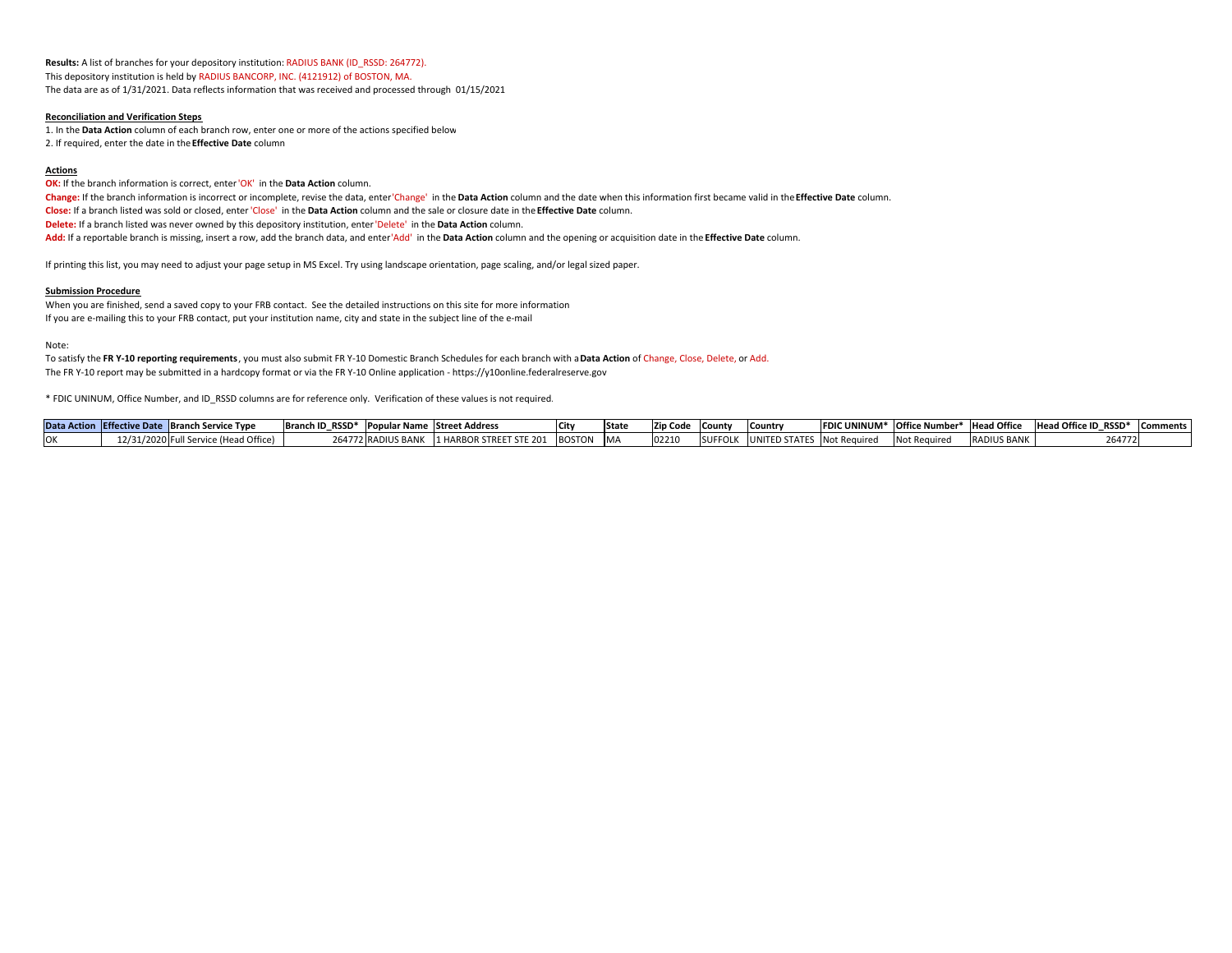### **Form FR Y‐6 Radius Bancorp Inc. Fiscal Year Ended December 31, 2020**

**1. Radius Bancorp Inc. does not prepare an annual report to its shareholders**

(1)(a)(b)(c) and (2)(a)(b)(c)

|                                                            |                                                             |                                                                                                                  | Security Holders not listed in 3(1)(a) through 3(1)(c) that had ownership, control or holdings of<br>Current Security Holders with Ownership, control or holdings of 5% or more with power to vote as of fiscal year ended December 31, 2020 5% or more with power to vote during the fiscal year ended December 31, 2020 |                                                             |                                                                                        |  |  |  |  |
|------------------------------------------------------------|-------------------------------------------------------------|------------------------------------------------------------------------------------------------------------------|---------------------------------------------------------------------------------------------------------------------------------------------------------------------------------------------------------------------------------------------------------------------------------------------------------------------------|-------------------------------------------------------------|----------------------------------------------------------------------------------------|--|--|--|--|
| (1)(a)<br>Name<br>City, State, Country                     | (1)(b)<br><b>Country of Citizenship</b><br>or Incorporation | (1)(c)<br>Number and percentage of<br><b>Each Class of Voting</b><br><b>Securities</b>                           | (2)(a)<br>Name<br>City, State, Country                                                                                                                                                                                                                                                                                    | (2)(b)<br><b>Country of Citizenship</b><br>or Incorporation | (2)(c)<br>Number and percentage of<br><b>Each Class of Voting</b><br><b>Securities</b> |  |  |  |  |
| <b>Patriot Financial Partners</b><br>Philadelphia, PA, USA | <b>USA</b>                                                  | 1,233,469 shares -- 24.8173% of outstanding Class A Voting                                                       |                                                                                                                                                                                                                                                                                                                           |                                                             |                                                                                        |  |  |  |  |
| <b>Greenhill Capital Partners</b><br>New York, NY, USA     | <b>USA</b>                                                  | 1,233,441 shares -- 22.6823% of outstanding Class A Voting                                                       |                                                                                                                                                                                                                                                                                                                           |                                                             |                                                                                        |  |  |  |  |
| <b>BayBoston Capital</b><br>Newton Center, MA, USA         | <b>USA</b>                                                  | 564,007 shares -- 11.3478% of outstanding Class A Voting                                                         |                                                                                                                                                                                                                                                                                                                           |                                                             |                                                                                        |  |  |  |  |
| <b>Endicott Opportunity Partners</b><br>New York, NY, USA  | <b>USA</b>                                                  | 496,526 shares -- 9.9901% of outstanding Class A Voting                                                          |                                                                                                                                                                                                                                                                                                                           |                                                             |                                                                                        |  |  |  |  |
| <b>Michael Butler</b><br>Boston, MA, USA                   | <b>USA</b>                                                  | 87,239 shares -- 1.7552% of outstanding Class A Voting<br>256,000 options representing 4.6946% of Class A Voting |                                                                                                                                                                                                                                                                                                                           |                                                             |                                                                                        |  |  |  |  |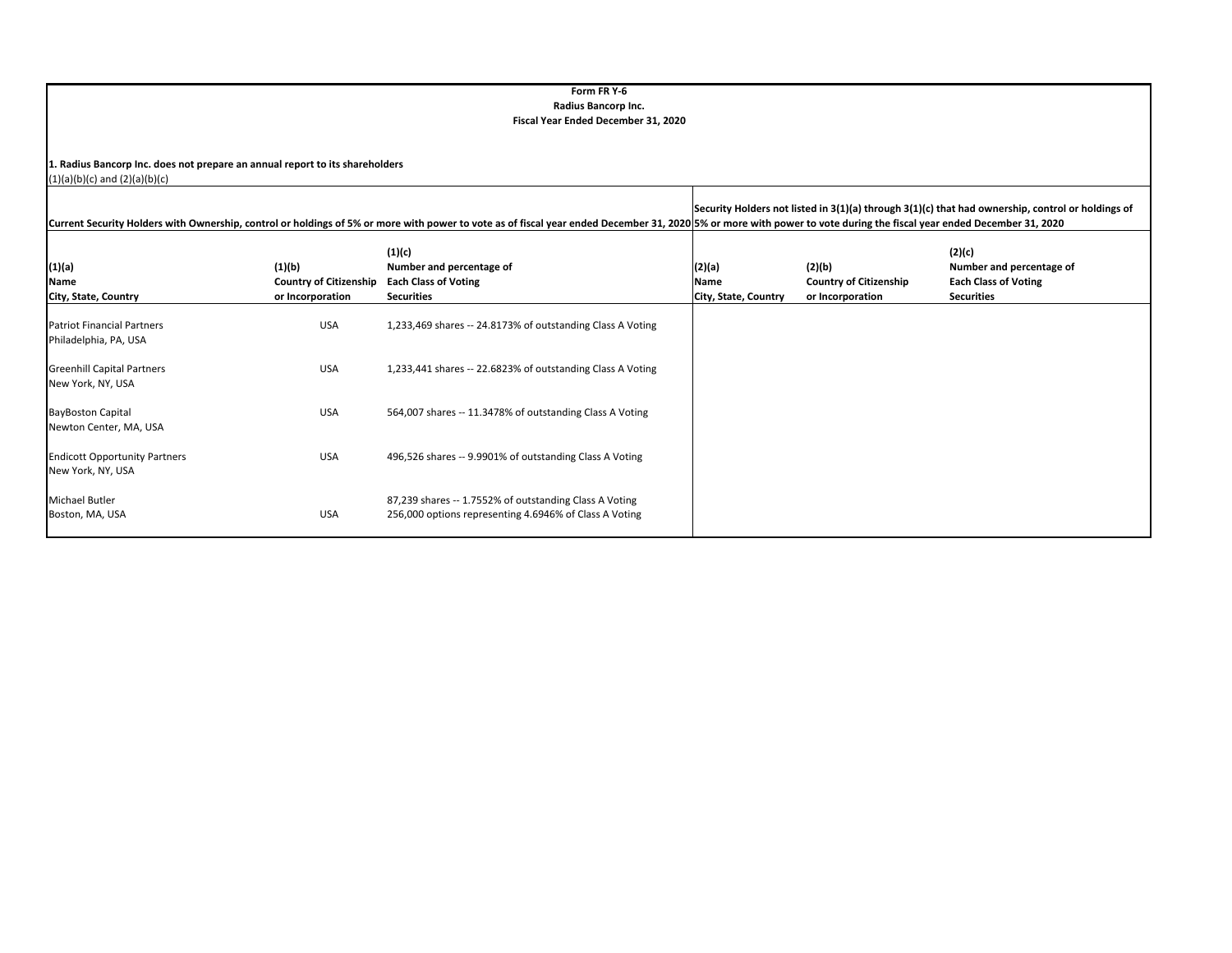|                                                                                                                                     | Form FR Y-6<br>Radius Bancorp Inc.<br>Fiscal Year Ended December 31, 2020        |                                                           |                                                                                                                                                        |                                                                               |                                                                                |                                                                                                   |                                                                                                                                                                             |  |  |  |
|-------------------------------------------------------------------------------------------------------------------------------------|----------------------------------------------------------------------------------|-----------------------------------------------------------|--------------------------------------------------------------------------------------------------------------------------------------------------------|-------------------------------------------------------------------------------|--------------------------------------------------------------------------------|---------------------------------------------------------------------------------------------------|-----------------------------------------------------------------------------------------------------------------------------------------------------------------------------|--|--|--|
| 1. Radius Bancorp Inc. does not prepare an annual report to its shareholders<br>$(1)$ , $(2)$ , $(3)(a)(b)(c)$ , and $(4)(a)(b)(c)$ |                                                                                  |                                                           |                                                                                                                                                        |                                                                               |                                                                                |                                                                                                   |                                                                                                                                                                             |  |  |  |
| (1)                                                                                                                                 | (2)                                                                              | (3)(a)                                                    | (3)(b)                                                                                                                                                 | (3)(c)                                                                        | (4)(a)                                                                         | (4)(b)                                                                                            | (4)(c)                                                                                                                                                                      |  |  |  |
| Name                                                                                                                                | <b>Principal Occupation if</b><br>other that with Bank<br><b>Holding Company</b> | <b>Title &amp; Position with Bank Holding</b><br>Company  | Title & Position with Subsidiaries (include names of<br>subsidiaries)                                                                                  | Title & Position with other Businesses (include names of<br>other businesses) | <b>Percentage of Voting</b><br><b>Shares in Bank</b><br><b>Holding Company</b> | <b>Percentage of Voting</b><br><b>Shares in Subsidiaries</b><br>(include name of<br>subsidiaries) | List names of other companies (includes partnerships) if 25%<br>or more of voting securities are held (list names of companies<br>and percentage of voting securities held) |  |  |  |
| Michael Butler<br>Boston, MA, USA                                                                                                   | N/A                                                                              | President & Chief Executive Officer<br>Director           | President & Chief Executive Officer, Director<br>Radius Bank<br>President and Director<br>Radius Organization Corp<br><b>President and Director</b>    | N/A                                                                           | 1.7552%                                                                        | N/A                                                                                               | N/A                                                                                                                                                                         |  |  |  |
| Mark Francisconi<br>Needham, MA, USA                                                                                                | N/A                                                                              | EVP/ Chief Risk Officer                                   | Radius Security Corp<br>EVP/ Chief Risk Officer<br>Radius Bank                                                                                         | N/A                                                                           | 0.0402%                                                                        | N/A                                                                                               | N/A                                                                                                                                                                         |  |  |  |
| Michael Lenahan<br>Middleboro, MA, USA                                                                                              | N/A                                                                              | EVP/Chief Financial Officer                               | <b>EVP/Chief Financial Officer</b><br>Radius Bank                                                                                                      | N/A                                                                           | 0.1610%                                                                        | N/A                                                                                               | N/A                                                                                                                                                                         |  |  |  |
| David Granese<br>Norfolk, MA, USA                                                                                                   | N/A                                                                              | <b>EVP/Institutional Banking</b>                          | <b>EVP/Institutional Banking</b><br>Radius Bank                                                                                                        | N/A                                                                           | 0.0805%                                                                        | N/A                                                                                               | N/A                                                                                                                                                                         |  |  |  |
| Charles Clarke<br>Gates Mills, Ohio, USA                                                                                            | N/A                                                                              | EVP/ Chief Data Officer                                   | EVP/ Chief Data Officer<br>Radius Bank                                                                                                                 | N/A                                                                           | 0.2012%                                                                        | N/A                                                                                               | N/A                                                                                                                                                                         |  |  |  |
| Doreen Heath<br>Westwood, MA, USA                                                                                                   | N/A                                                                              | SVP/Chief Administrative Officer<br>& Assistant Secretary | SVP/Chief Administrative Officer<br>& Assistant Secretary<br>Radius Bank<br>Secretary<br>Radius Organization Corp<br>Secretary<br>Radius Security Corp | N/A                                                                           | 0.0225%                                                                        | N/A                                                                                               | N/A                                                                                                                                                                         |  |  |  |
| Christopher Tremont<br>Boston, MA, USA                                                                                              | N/A                                                                              | <b>EVP/Virtual Banking</b>                                | <b>EVP/Virtual Banking</b>                                                                                                                             | N/A                                                                           | 0.0828%                                                                        | N/A                                                                                               | N/A                                                                                                                                                                         |  |  |  |
| Philip Peters<br>Melrose, MA, USA                                                                                                   | N/A                                                                              | EVP/COO                                                   | EVP/COO                                                                                                                                                | N/A                                                                           | 0.8464%                                                                        | N/A                                                                                               | N/A                                                                                                                                                                         |  |  |  |
| Diane Gallion<br>Chicago, IL, USA                                                                                                   | N/A                                                                              | <b>EVP/GGL National Director</b>                          | <b>EVP/GGL National Director</b>                                                                                                                       | N/A                                                                           | 0.1936%                                                                        | N/A                                                                                               | N/A                                                                                                                                                                         |  |  |  |
| Stephen O'Leary<br>Reading, MA, USA                                                                                                 | N/A                                                                              | EVP/Equipment Finance                                     | <b>EVP/Leasing Financing</b>                                                                                                                           | N/A                                                                           | 0.0183%                                                                        | N/A                                                                                               | N/A                                                                                                                                                                         |  |  |  |
| Angela Lyons<br>Rockland, MA, USA                                                                                                   | N/A                                                                              | VP, Treasurer                                             | Treasurer<br>Radius Organization Corp<br>Treasurer<br>Radius Security Corp                                                                             | N/A                                                                           | 0.0000%                                                                        | N/A                                                                                               | N/A                                                                                                                                                                         |  |  |  |